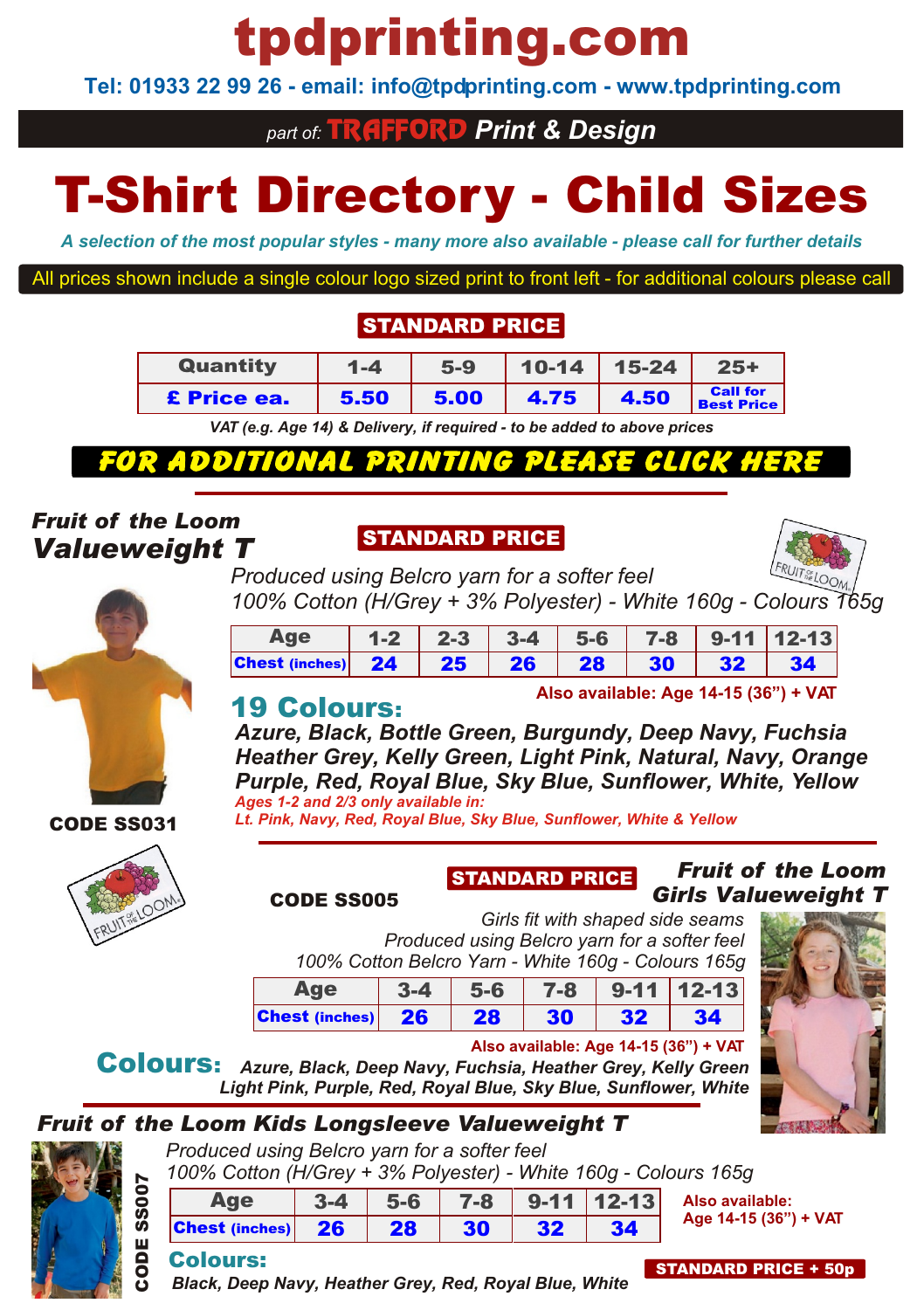

*100% Cotton (H/Grey + 3% Polyester) - White 135g - Colours 145g*

21 Colours:

*Azure, Black, Bottle Green, Brick Red, Burgundy, Classic Olive Deep Navy, Fuchsia, Heather Grey, Kelly Green, Light Graphite Lime, Navy, Orange, Purple, Red, Royal Blue, Sky Blue Sunflower, White, Yellow*

*Produced using Belcro yarn for a softer feel*

STANDARD PRICE

**Also available: Age 14-15 (36") + VAT**

|                                 | 3-4 | $5-6$ |    |    | $7 - 8$   9-11   12-13 |
|---------------------------------|-----|-------|----|----|------------------------|
| <b>Chest</b> (inches) $26$   28 |     |       | 30 | 32 | 34                     |

# *Fruit of the Loom - Kids Sofspun T*

*Sofspun fabric with a super soft feel Fashion fit - crew neck with cotton/Lycra 100% Cotton (H/Grey + 3% Polyester) - White 160g - Colours 165g*

|                   | $-5 - 6$ |    |     | $7 - 8$   9-11   12-13 |
|-------------------|----------|----|-----|------------------------|
| Chest (inches) 26 | 28       | 30 | -32 | 34                     |

**Also available: Age 14-15 (36") + VAT**

*Super Soft Feel Fashion Fit*



Colours: *Black, Deep Navy, Red, Royal Blue, Orange, Sunflower Kelly Green, Fuchsia, Heather Grey, White*

# *Fruit of the Loom - Girls Sofspun T*

STANDARD PRICE +25p

*Sofspun fabric with a super soft feel - Girls fashion fit with shaped side seams Crew neck with cotton/Lycra 100% Cotton (H/Grey + 3% Polyester) - White 160g - Colours 165g*



CODE SS418 **Also available: Age 14-15 (36") + VAT**

| $A$ $\alpha$ available. $A$ $\alpha$ $\beta$ $\gamma$ $\gamma$ $\beta$ $\gamma$ $\gamma$ |         |       |    |    |                                |
|------------------------------------------------------------------------------------------|---------|-------|----|----|--------------------------------|
|                                                                                          | $3 - 4$ | $5-6$ |    |    | $\vert$ 7-8 $\vert$ 9-11 12-13 |
| <b>Chest (inches)</b>                                                                    | $-26$   | 28    | 30 | 32 | 34                             |

#### STANDARD PRICE +25p

Colours: *Black, Deep Navy, Red, Royal Blue, Orange, Sunflower Kelly Green, Fuchsia, Heather Grey, White*

# *Jerzees Schoolgear Kid's T*

*100% ringspun cotton - White 175g - Colours 180g*

Age | 1-2 | 3-4 | 5-6 | 7-8 | 9-10 |11-12| Chest (inches) 20/22 22/25 25/28 28/30 30/32 32/34



ပ o<br>O

STANDARD PRICE +25p 15 Colours: *Azure Blue, Black, Bottle Green, Bright Red, Bright Royal, Burgundy, Classic Red, French Navy, Light Oxford, Pure Gold, Purple, Sky, White, Winter Emerald, Yellow*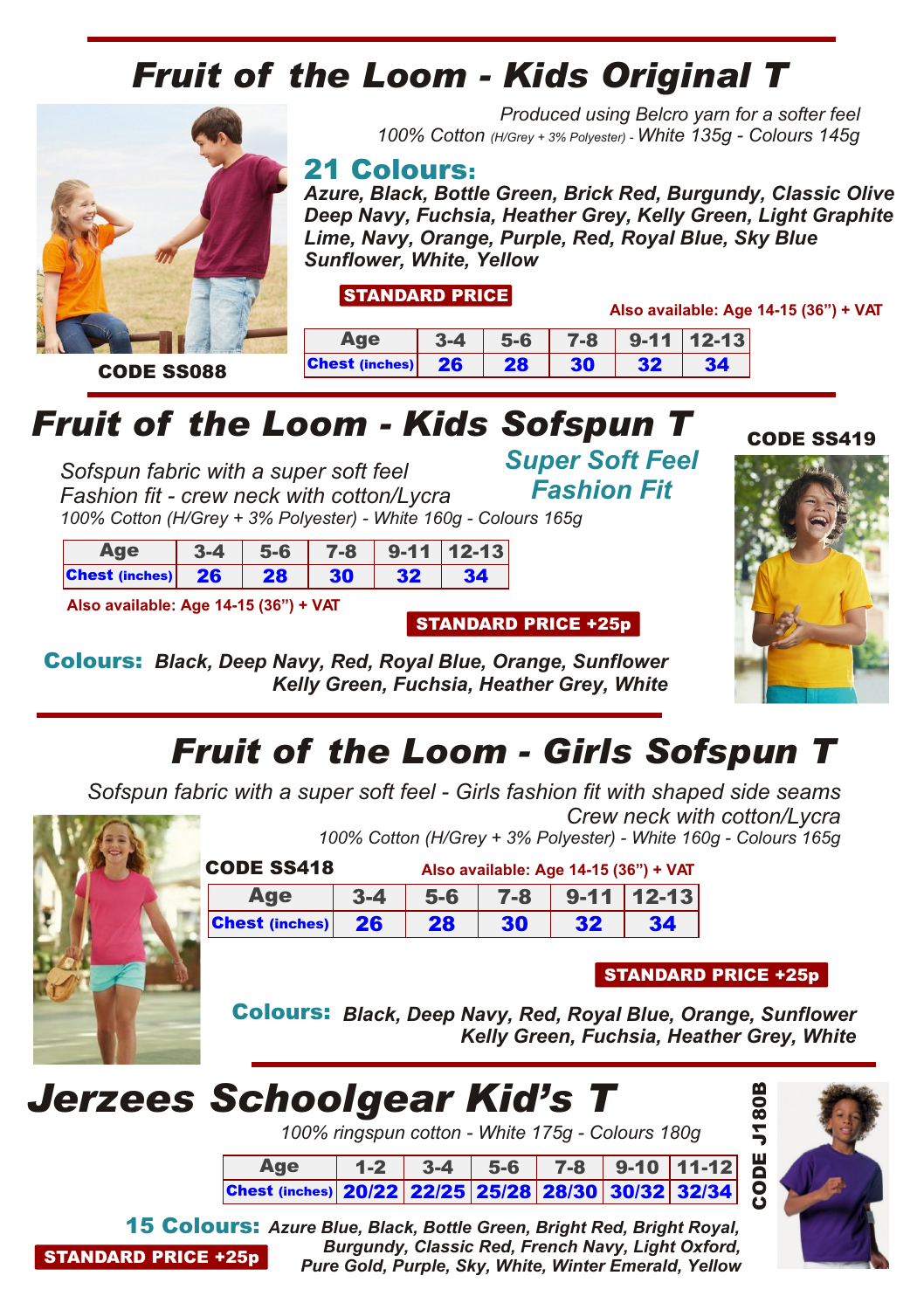## *Gildan Heavy Cotton Youth T*



CODE GD05B

*100% cotton pre-shrunk jersey. Seamless collar. (Ash + 1% polyester - Sport Grey + 10% polyester) White 175g - Colours 185g*

| JIze                  | ХS  |     | M   |    |         |
|-----------------------|-----|-----|-----|----|---------|
| <b>ide</b>            | 3.4 | 5-6 | 7-8 |    | 12-14 l |
| <b>Chest (inches)</b> | 16  | 17  | 18  | 19 | 20      |

### 33 Colours:

*Ash, Azalea, Black, Cardinal Red, Carolina Blue, Charcoal, Daisy, Dark Chocolate, Forest, Gold, Graphite Heather, Heliconia, Indigo Blue Irish Green, Kiwi, Lt. Blue, Lt. Pink, Lime, Maroon, Military Green, Mint Natural, Navy, Orange, Purple, Red, Royal, Sand, Sapphire, Sport Grey, Violet, White, Yellow Haze*



## *Gildan SoftStyle Youth Ringspun T*

*100% cotton pre-shrunk jersey (Sport Grey + 10% polyester). Ringspun yarns White 141g - Colours 150g* STANDARD PRICE

| <b>Size</b>           | ХS |     | M   |    |          |
|-----------------------|----|-----|-----|----|----------|
| $\mathbf{A}$ ge       |    | 5-6 | 7-8 |    | $2 - 14$ |
| <b>Chest (inches)</b> | 16 | 17  | 18  | 19 | 20       |

### 22 Colours:

*XL + vat*

*XL + vat*

STANDARD PRICE

GILDAN

**GILDAN** 

CODE GD01B

*Black, Charcoal, Cobalt, Cornsilk, Daisy, Dark Chocolate, Heliconia, Indigo Blue, Irish Green, Kiwi, Lt. Blue, Lt. Pink, Mint Green, Navy Orange, Purple, Red, Royal, Sand, Sapphire, Sport Grey, White*

# *Anvil Kid's Fashion T*



CODE A105B

# Colortone T's *Call 01933 229926 for further details*

*A range of exciting hand-dyed designs Pre-shrunk Heavyweight Cotton sizes from Age 3/4 - 9/11*

*100% combed ringspun cotton (H/Grey +10% polyester) H/Blue, H/Green, H/Purple 40% cotton - 60% polyester Weight 150g*

STANDARD PRICE Size  $X$ S  $S$  M  $L$   $X$ 

| JILE  | íЭ        |                 |    |            |     |
|-------|-----------|-----------------|----|------------|-----|
| Chest | 30<br>- 1 | 32 <sub>2</sub> | 34 | 36         | 38  |
| . .   |           |                 |    | <b>PVI</b> | vat |

### 19 Colours:

*Black, Caribbean Blue, Charcoal, Chocolate, Green Apple Heather Blue, Heather Green, Heather Grey, Heather Purple Independence Red, Kelly Green, Light Blue, Navy, Orange Purple, Red, Royal Blue, Spring Yellow, White*

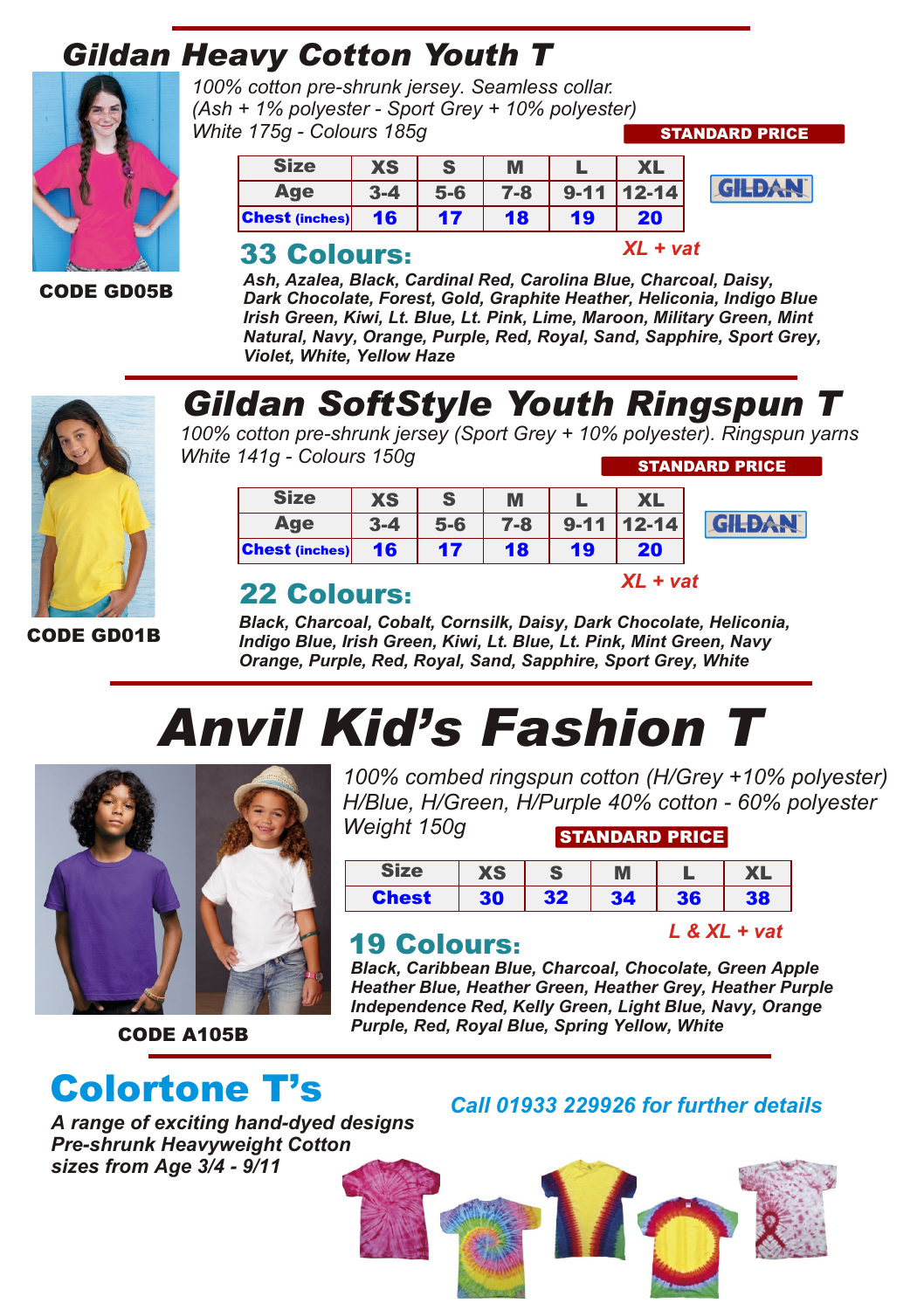# *B&C Collection - Exact 150 Kids T*

*Single Jersey 100% pre-shrunk ringspun cotton - Weight 145g*



| Age                      |  |                 |                                                                                       | $1-2$ 3-4 5-6 7-8 9-11 12-14 |
|--------------------------|--|-----------------|---------------------------------------------------------------------------------------|------------------------------|
| Chest (inches) $26$   28 |  | 30 <sup>°</sup> | $\begin{array}{ c c c c c c c c c } \hline \multicolumn{1}{ c }{32} & 34 \end{array}$ | 36                           |

*\*Age 1-2 only in these colours 12-14 + vat*

**Heavyweight version (185g) also available - code B190B - please call 01933 229926 for further details**

# *SM Kids Stretch T*

STANDARD PRICE + £2.00 *Soft & stretchy modern fitted crew neck T with elastine for shape retention. 96% Cotton, 4% Elastine - Weight 190g Single Jersey*

| <b>Age</b>                  | $4-6$ | $7-9$ | $10-12$ |  |
|-----------------------------|-------|-------|---------|--|
| <b>Chest (inches)</b> 22/24 |       | 25/27 | 28-31   |  |

**Baby Pink, Black, Bright Red, Fuchsia, Light Blue, White**





Colours:

# *SM Kids Tank Vest*

STANDARD PRICE + £2.00 *Tank vest with broad binding at neck and arms. Straight hem, shaped side seams. 100% Interlock Cotton - Weight 220g*

| <b>Age</b>                    | 4-6 | $7 - 9$ | $10-12$ |  |
|-------------------------------|-----|---------|---------|--|
| <b>Chest</b> (inches) $22/24$ |     | 25/27   | 28-31   |  |

CODE SM016 Colours: **Black, Fuchsia, Surf Blue, White**

Matching Dance Pants also available - please call for details